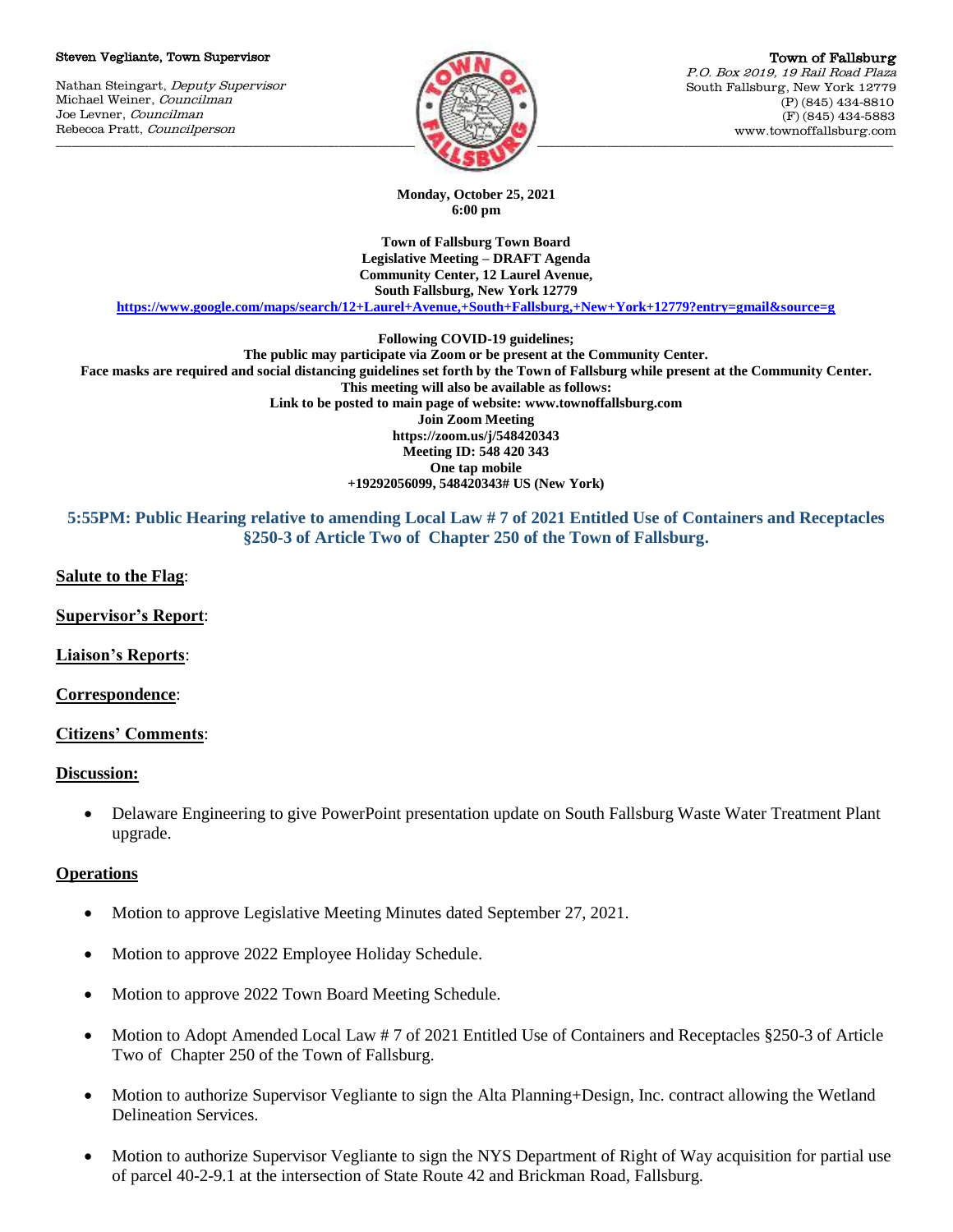- Motion to authorize Supervisor Vegliante to sign the NYS Department of Transportation Temporary Easement of land frontage to provide work area for highway reconstruction of State Route 42 at the intersection of State Route 42 and Brickman Road, Fallsburg.
- Speed Study request for Cypert Road, located off of Hasbrouck Road, Woodbourne.
- Motion to approve Resolution # \_\_ of 2021 between the County of Sullivan and the Town of Fallsburg approving the 2021-2024 Snow and Ice Contract.
- Motion to extend the Town of Fallsburg's authorization of Request For Proposals: Concessionaire services for Tarry Brae and Lochmor Golf Courses; Proposals will be accepted by the Supervisors Office until Friday, November 19, 2021 at 4:00PM.
- Motion to authorize the Town Clerk to solicit competitive bids for the Replacement of one (1) Existing Culvert with an Aluminum Plate Arch Culvert on a Concrete Foundation located between 51-73 Moungaup Road, Hurleyville. Said bid opening will commence on Monday, November 29, 2021 at 1:00 pm in the Town Clerk's Office.
- **Motion to authorize the Town Clerk to solicit competitive bids for Ice Control Material (Sand) Delivered and Non Delivered.**
- **CONTRACT PERIOD - Non - Delivered: January 1, 2022- December 31, 2022 - Delivered: January 1, 2022- December 31, 2022**
- **on Monday, November 29, 2021 at 1:30 pm. Town of Fallsburg Town Hall, Town Clerk's Office, 19 Railroad Plaza, PO Box 2019, South Fallsburg, New York**
- $\bullet$

# **Personnel:**

- Motion to accept resignation of John Behnke from the position of Court Officer effective October 12, 2021.
- Motion to accept resignation of Ian Laufersweiler from the position of Heavy Equipment Operator effective October 8, 2021.
- Motion to hire Joseph Brewer as part time Recreational Aid effective September 28, 2021.

# **Finance:**

- Motion to approve Warrant #10A21 dated October 6, 2021 in the amount of \$194,901.42.
- Motion to approve Warrant #1021 dated October 6, 2021 in the amount of \$885,536.82.
- Motion to approve Warrant #10B21 dated October 20, 2021 in the amount of \$1,215,914.88.
	- Motion to award Unsafe Building bid for 21 Westwood Drive, South Fallsburg to Gorick.
	- Motion to award Unsafe Building bid for Hasbrouck A Road, Loch Sheldrake to Gorick.
	- Motion to award Unsafe Building bid for 29 Park Place, South Fallsburg to Gorick.